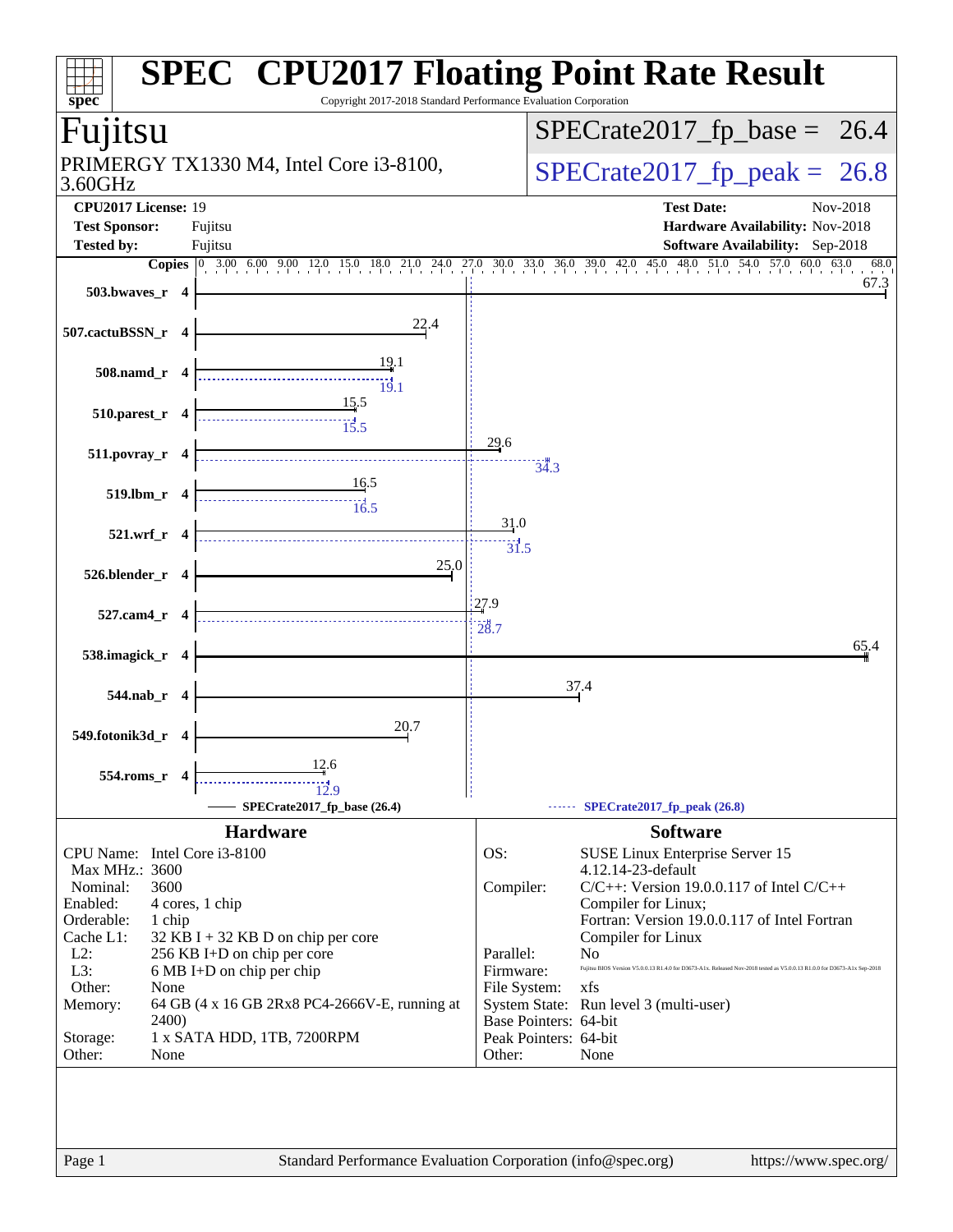Copyright 2017-2018 Standard Performance Evaluation Corporation

### Fujitsu

#### 3.60GHz PRIMERGY TX1330 M4, Intel Core i3-8100,  $\vert$  [SPECrate2017\\_fp\\_peak =](http://www.spec.org/auto/cpu2017/Docs/result-fields.html#SPECrate2017fppeak) 26.8

 $SPECTate2017_fp\_base = 26.4$ 

**[CPU2017 License:](http://www.spec.org/auto/cpu2017/Docs/result-fields.html#CPU2017License)** 19 **[Test Date:](http://www.spec.org/auto/cpu2017/Docs/result-fields.html#TestDate)** Nov-2018 **[Test Sponsor:](http://www.spec.org/auto/cpu2017/Docs/result-fields.html#TestSponsor)** Fujitsu **[Hardware Availability:](http://www.spec.org/auto/cpu2017/Docs/result-fields.html#HardwareAvailability)** Nov-2018 **[Tested by:](http://www.spec.org/auto/cpu2017/Docs/result-fields.html#Testedby)** Fujitsu **[Software Availability:](http://www.spec.org/auto/cpu2017/Docs/result-fields.html#SoftwareAvailability)** Sep-2018

#### **[Results Table](http://www.spec.org/auto/cpu2017/Docs/result-fields.html#ResultsTable)**

|                          | <b>Base</b>   |                |       |                |       | <b>Peak</b>    |       |                |                |              |                |              |                |              |
|--------------------------|---------------|----------------|-------|----------------|-------|----------------|-------|----------------|----------------|--------------|----------------|--------------|----------------|--------------|
| <b>Benchmark</b>         | <b>Copies</b> | <b>Seconds</b> | Ratio | <b>Seconds</b> | Ratio | <b>Seconds</b> | Ratio | <b>Copies</b>  | <b>Seconds</b> | <b>Ratio</b> | <b>Seconds</b> | <b>Ratio</b> | <b>Seconds</b> | <b>Ratio</b> |
| 503.bwaves_r             | 4             | 596            | 67.3  | 596            | 67.3  | 596            | 67.3  | $\overline{4}$ | 596            | 67.3         | 596            | 67.3         | 596            | 67.3         |
| 507.cactuBSSN r          | 4             | 225            | 22.5  | 226            | 22.4  | 226            | 22.4  | $\overline{4}$ | 225            | 22.5         | 226            | 22.4         | 226            | 22.4         |
| 508.namd r               | 4             | 198            | 19.2  | 199            | 19.1  | 200            | 19.0  | 4              | 199            | 19.1         | 200            | 19.0         | 198            | 19.2         |
| 510.parest_r             | 4             | 676            | 15.5  | 668            | 15.7  | 675            | 15.5  | 4              | 674            | 15.5         | 676            | 15.5         | 675            | 15.5         |
| 511.povray_r             | 4             | 315            | 29.6  | 314            | 29.7  | 316            | 29.6  | 4              | 272            | 34.3         | 271            | 34.5         | 273            | 34.2         |
| 519.1bm r                | 4             | 256            | 16.5  | 256            | 16.5  | 256            | 16.5  | 4              | 255            | 16.6         | 255            | 16.5         | 255            | 16.5         |
| $521$ .wrf r             | 4             | 289            | 31.0  | 289            | 31.0  | 290            | 30.9  | 4              | 284            | 31.5         | 284            | 31.6         | 284            | 31.5         |
| 526.blender r            | 4             | 244            | 25.0  | 244            | 25.0  | 244            | 24.9  | 4              | 244            | 25.0         | 244            | 25.0         | 244            | 24.9         |
| $527.cam4_r$             | 4             | 251            | 27.9  | 249            | 28.1  | 251            | 27.9  | 4              | 246            | 28.4         | 244            | 28.7         | 244            | 28.7         |
| 538.imagick_r            | 4             | 152            | 65.5  | 152            | 65.3  | 152            | 65.4  | 4              | 152            | 65.5         | 152            | 65.3         | 152            | 65.4         |
| $544$ .nab_r             | 4             | 180            | 37.4  | 180            | 37.3  | 180            | 37.4  | 4              | 180            | 37.4         | 180            | 37.3         | <b>180</b>     | 37.4         |
| 549.fotonik3d_r          | 4             | 755            | 20.7  | 755            | 20.7  | 755            | 20.7  | 4              | 755            | 20.7         | 755            | 20.7         | 755            | 20.7         |
| $554$ .roms $r$          | 4             | 506            | 12.6  | 506            | 12.6  | 511            | 12.4  | $\overline{4}$ | 494            | 12.9         | 491            | 13.0         | 493            | 12.9         |
| $SPECrate2017$ fp base = |               |                | 26.4  |                |       |                |       |                |                |              |                |              |                |              |

**[SPECrate2017\\_fp\\_peak =](http://www.spec.org/auto/cpu2017/Docs/result-fields.html#SPECrate2017fppeak) 26.8**

Results appear in the [order in which they were run](http://www.spec.org/auto/cpu2017/Docs/result-fields.html#RunOrder). Bold underlined text [indicates a median measurement](http://www.spec.org/auto/cpu2017/Docs/result-fields.html#Median).

#### **[Submit Notes](http://www.spec.org/auto/cpu2017/Docs/result-fields.html#SubmitNotes)**

 The taskset mechanism was used to bind copies to processors. The config file option 'submit' was used to generate taskset commands to bind each copy to a specific processor. For details, please see the config file.

#### **[Operating System Notes](http://www.spec.org/auto/cpu2017/Docs/result-fields.html#OperatingSystemNotes)**

 Stack size set to unlimited using "ulimit -s unlimited" Process tuning settings: echo 500000 > /proc/sys/kernel/sched\_cfs\_bandwidth\_slice\_us

### **[General Notes](http://www.spec.org/auto/cpu2017/Docs/result-fields.html#GeneralNotes)**

Environment variables set by runcpu before the start of the run: LD\_LIBRARY\_PATH = "/home/Benchmark/speccpu2017-ic19-20181011/icc19-lib/intel64"

 Binaries compiled on a system with 2x Intel Xeon Silver 4108 CPU + 384GB RAM memory using SUSE Linux Enterprise Server 12 SP2 Transparent Huge Pages enabled by default Prior to runcpu invocation Filesystem page cache synced and cleared with: sync; echo 3 > /proc/sys/vm/drop\_caches

**(Continued on next page)**

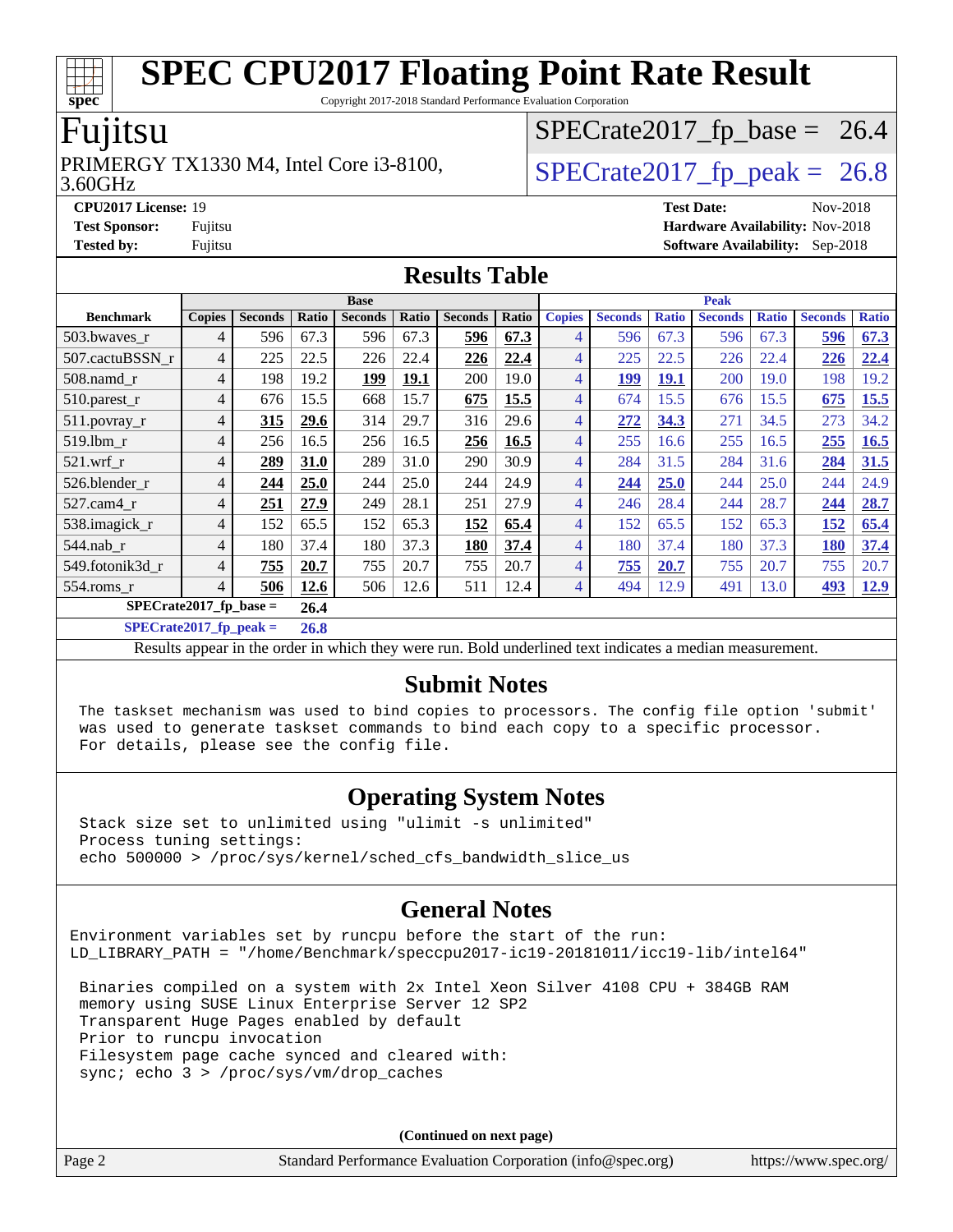Copyright 2017-2018 Standard Performance Evaluation Corporation

### Fujitsu

3.60GHz PRIMERGY TX1330 M4, Intel Core i3-8100,  $\vert$  [SPECrate2017\\_fp\\_peak =](http://www.spec.org/auto/cpu2017/Docs/result-fields.html#SPECrate2017fppeak) 26.8

 $SPECTate2017_fp\_base = 26.4$ 

**[CPU2017 License:](http://www.spec.org/auto/cpu2017/Docs/result-fields.html#CPU2017License)** 19 **[Test Date:](http://www.spec.org/auto/cpu2017/Docs/result-fields.html#TestDate)** Nov-2018 **[Test Sponsor:](http://www.spec.org/auto/cpu2017/Docs/result-fields.html#TestSponsor)** Fujitsu **Fundal** Fujitsu **[Hardware Availability:](http://www.spec.org/auto/cpu2017/Docs/result-fields.html#HardwareAvailability)** Nov-2018 **[Tested by:](http://www.spec.org/auto/cpu2017/Docs/result-fields.html#Testedby)** Fujitsu **[Software Availability:](http://www.spec.org/auto/cpu2017/Docs/result-fields.html#SoftwareAvailability)** Sep-2018

#### **[General Notes \(Continued\)](http://www.spec.org/auto/cpu2017/Docs/result-fields.html#GeneralNotes)**

Yes: The test sponsor attests, as of date of publication, that CVE-2017-5754 (Meltdown) is mitigated in the system as tested and documented. Yes: The test sponsor attests, as of date of publication, that CVE-2017-5753 (Spectre variant 1) is mitigated in the system as tested and documented. Yes: The test sponsor attests, as of date of publication, that CVE-2017-5715 (Spectre variant 2) is mitigated in the system as tested and documented.

#### **[Platform Notes](http://www.spec.org/auto/cpu2017/Docs/result-fields.html#PlatformNotes)**

Page 3 Standard Performance Evaluation Corporation [\(info@spec.org\)](mailto:info@spec.org) <https://www.spec.org/> BIOS configuration: Software Guard Extensions (SGX) = Disabled Fan Control = Full Race To Halt (RTH) = Disabled Package C-State Un-demotion = Enabled DMI Link ASPM Control = Disabled Native PCIE Enable = Disabled Sysinfo program /home/Benchmark/speccpu2017-ic19-20181011/bin/sysinfo Rev: r5797 of 2017-06-14 96c45e4568ad54c135fd618bcc091c0f running on TX1330M4 Thu Nov 1 12:35:38 2018 SUT (System Under Test) info as seen by some common utilities. For more information on this section, see <https://www.spec.org/cpu2017/Docs/config.html#sysinfo> From /proc/cpuinfo model name : Intel(R) Core(TM) i3-8100 CPU @ 3.60GHz 1 "physical id"s (chips) 4 "processors" cores, siblings (Caution: counting these is hw and system dependent. The following excerpts from /proc/cpuinfo might not be reliable. Use with caution.) cpu cores : 4 siblings : 4 physical 0: cores 0 1 2 3 From lscpu: Architecture: x86\_64 CPU op-mode(s): 32-bit, 64-bit Byte Order: Little Endian  $CPU(s):$  4 On-line CPU(s) list: 0-3 Thread(s) per core: 1 Core(s) per socket: 4 Socket(s): 1 NUMA node(s): 1 Vendor ID: GenuineIntel CPU family: 6 **(Continued on next page)**

**[spec](http://www.spec.org/)**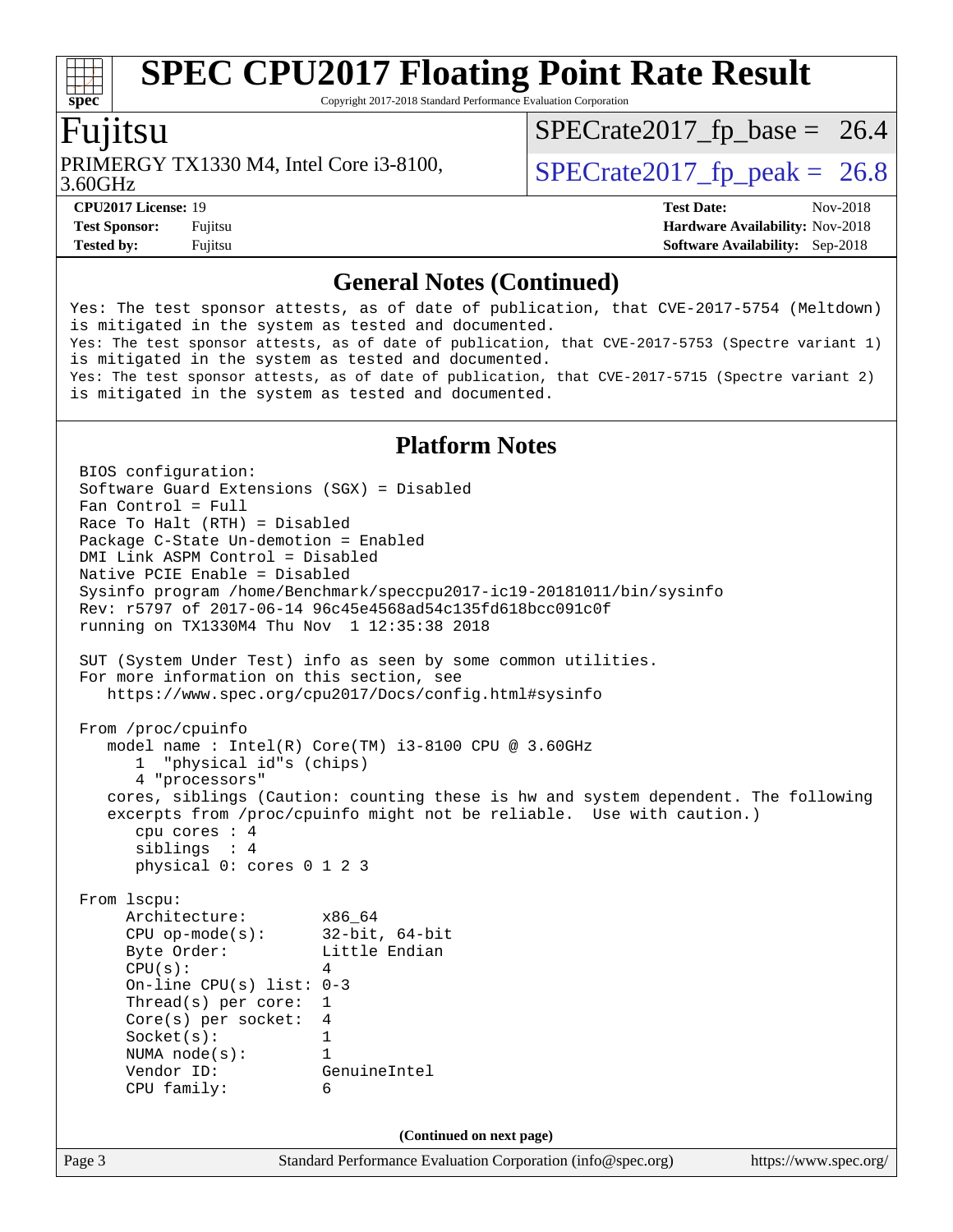Copyright 2017-2018 Standard Performance Evaluation Corporation

### Fujitsu

**[spec](http://www.spec.org/)**

3.60GHz PRIMERGY TX1330 M4, Intel Core i3-8100,  $\vert$  [SPECrate2017\\_fp\\_peak =](http://www.spec.org/auto/cpu2017/Docs/result-fields.html#SPECrate2017fppeak) 26.8

 $SPECTate2017_fp\_base = 26.4$ 

**[Tested by:](http://www.spec.org/auto/cpu2017/Docs/result-fields.html#Testedby)** Fujitsu **[Software Availability:](http://www.spec.org/auto/cpu2017/Docs/result-fields.html#SoftwareAvailability)** Sep-2018

**[CPU2017 License:](http://www.spec.org/auto/cpu2017/Docs/result-fields.html#CPU2017License)** 19 **[Test Date:](http://www.spec.org/auto/cpu2017/Docs/result-fields.html#TestDate)** Nov-2018 **[Test Sponsor:](http://www.spec.org/auto/cpu2017/Docs/result-fields.html#TestSponsor)** Fujitsu **Fundal** Fujitsu **[Hardware Availability:](http://www.spec.org/auto/cpu2017/Docs/result-fields.html#HardwareAvailability)** Nov-2018

#### **[Platform Notes \(Continued\)](http://www.spec.org/auto/cpu2017/Docs/result-fields.html#PlatformNotes)**

Model: 158<br>Model name: 11  $Intel(R) Core(TM) i3-8100 CPU @ 3.60GHz$  Stepping: 11 CPU MHz: 3600.000 CPU max MHz: 3600.0000 CPU min MHz: 800.0000 BogoMIPS: 7200.00 Virtualization: VT-x L1d cache: 32K L1i cache: 32K L2 cache: 256K L3 cache: 6144K NUMA node0 CPU(s): 0-3 Flags: fpu vme de pse tsc msr pae mce cx8 apic sep mtrr pge mca cmov pat pse36 clflush dts acpi mmx fxsr sse sse2 ss ht tm pbe syscall nx pdpe1gb rdtscp lm constant\_tsc art arch\_perfmon pebs bts rep\_good nopl xtopology nonstop\_tsc cpuid aperfmperf tsc\_known\_freq pni pclmulqdq dtes64 monitor ds\_cpl vmx est tm2 ssse3 sdbg fma cx16 xtpr pdcm pcid sse4\_1 sse4\_2 x2apic movbe popcnt tsc\_deadline\_timer aes xsave avx f16c rdrand lahf\_lm abm 3dnowprefetch cpuid\_fault epb invpcid\_single pti tpr\_shadow vnmi flexpriority ept vpid fsgsbase tsc\_adjust bmi1 avx2 smep bmi2 erms invpcid mpx rdseed adx smap clflushopt intel\_pt xsaveopt xsavec xgetbv1 xsaves ibpb ibrs stibp dtherm arat pln pts hwp hwp\_notify hwp\_act\_window hwp\_epp ssbd /proc/cpuinfo cache data cache size : 6144 KB From numactl --hardware WARNING: a numactl 'node' might or might not correspond to a physical chip. available: 1 nodes (0) node 0 cpus: 0 1 2 3 node 0 size: 63915 MB node 0 free: 63443 MB node distances: node 0 0: 10 From /proc/meminfo MemTotal: 65449900 kB HugePages\_Total: 0 Hugepagesize: 2048 kB From /etc/\*release\* /etc/\*version\* os-release: NAME="SLES" VERSION="15" VERSION\_ID="15" PRETTY\_NAME="SUSE Linux Enterprise Server 15" **(Continued on next page)**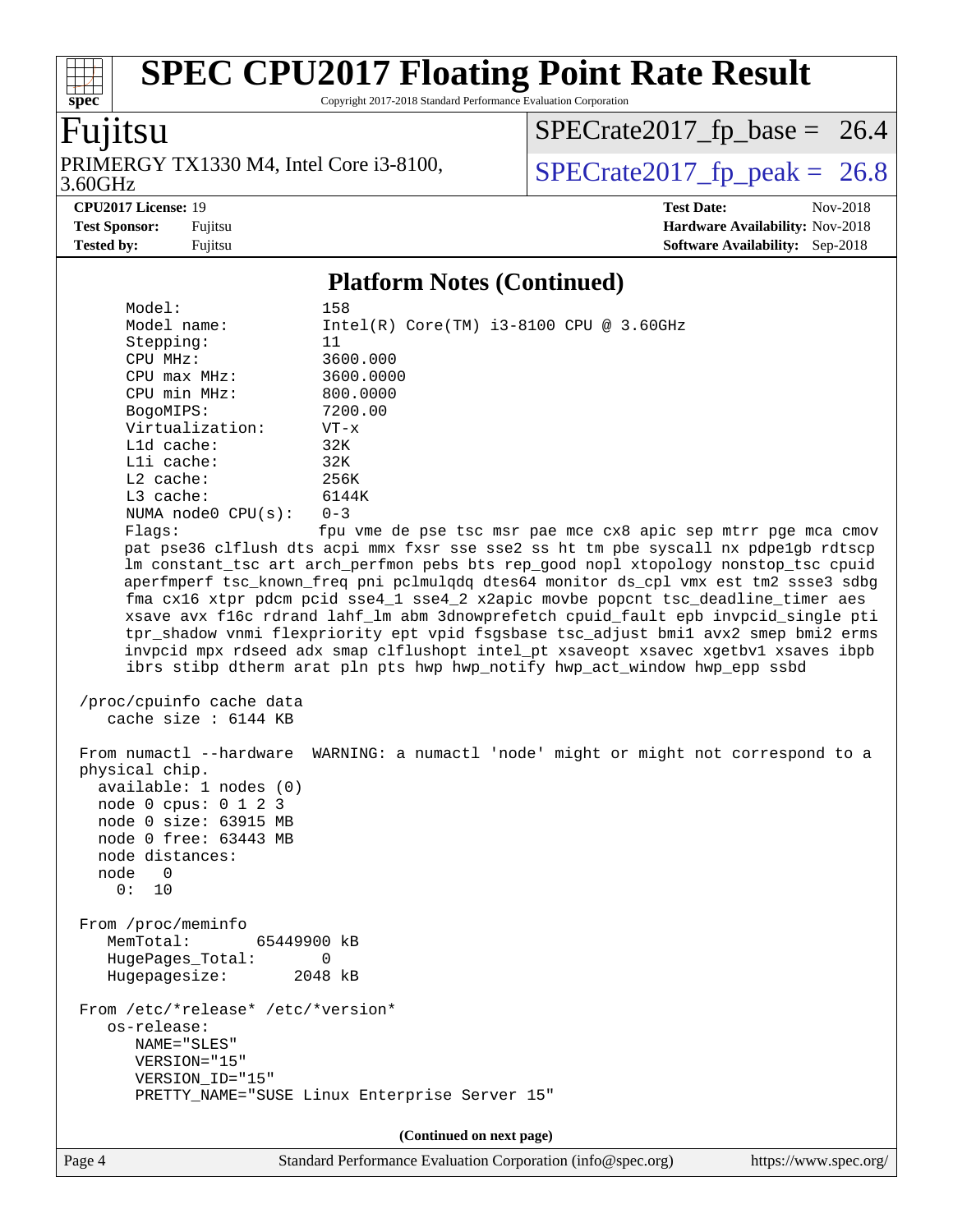Copyright 2017-2018 Standard Performance Evaluation Corporation

### Fujitsu

3.60GHz PRIMERGY TX1330 M4, Intel Core i3-8100,  $\vert$  [SPECrate2017\\_fp\\_peak =](http://www.spec.org/auto/cpu2017/Docs/result-fields.html#SPECrate2017fppeak) 26.8

 $SPECTate2017_fp\_base = 26.4$ 

**[CPU2017 License:](http://www.spec.org/auto/cpu2017/Docs/result-fields.html#CPU2017License)** 19 **[Test Date:](http://www.spec.org/auto/cpu2017/Docs/result-fields.html#TestDate)** Nov-2018

**[Test Sponsor:](http://www.spec.org/auto/cpu2017/Docs/result-fields.html#TestSponsor)** Fujitsu **[Hardware Availability:](http://www.spec.org/auto/cpu2017/Docs/result-fields.html#HardwareAvailability)** Nov-2018 **[Tested by:](http://www.spec.org/auto/cpu2017/Docs/result-fields.html#Testedby)** Fujitsu **[Software Availability:](http://www.spec.org/auto/cpu2017/Docs/result-fields.html#SoftwareAvailability)** Sep-2018

#### **[Platform Notes \(Continued\)](http://www.spec.org/auto/cpu2017/Docs/result-fields.html#PlatformNotes)**

 ID="sles" ID\_LIKE="suse" ANSI\_COLOR="0;32" CPE\_NAME="cpe:/o:suse:sles:15" uname -a: Linux TX1330M4 4.12.14-23-default #1 SMP Tue May 29 21:04:44 UTC 2018 (cd0437b) x86\_64 x86\_64 x86\_64 GNU/Linux run-level 3 Nov 1 12:31 SPEC is set to: /home/Benchmark/speccpu2017-ic19-20181011 Filesystem Type Size Used Avail Use% Mounted on /dev/sda3 xfs 828G 102G 726G 13% /home Additional information from dmidecode follows. WARNING: Use caution when you interpret this section. The 'dmidecode' program reads system data which is "intended to allow hardware to be accurately determined", but the intent may not be met, as there are frequent changes to hardware, firmware, and the "DMTF SMBIOS" standard. BIOS FUJITSU // American Megatrends Inc. V5.0.0.13 R1.0.0 for D3673-A1x 09/14/2018 Memory: 4x Samsung M391A2K43BB1-CTD 16 GB 2 rank 2667, configured at 2400

(End of data from sysinfo program)

#### **[Compiler Version Notes](http://www.spec.org/auto/cpu2017/Docs/result-fields.html#CompilerVersionNotes)**

| Page 5 | Standard Performance Evaluation Corporation (info@spec.org)                                      | https://www.spec.org/ |
|--------|--------------------------------------------------------------------------------------------------|-----------------------|
|        | (Continued on next page)                                                                         |                       |
|        | icpc (ICC) 19.0.0.117 20180804                                                                   |                       |
|        | CXXC 508. namd $r(base)$ 510. parest $r(base)$<br>____________________________________           |                       |
|        | icc (ICC) 19.0.0.117 20180804<br>Copyright (C) 1985-2018 Intel Corporation. All rights reserved. |                       |
| CC.    | $519.1$ bm_r(peak) 538.imagick_r(peak) 544.nab_r(peak)                                           |                       |
|        | icc (ICC) 19.0.0.117 20180804<br>Copyright (C) 1985-2018 Intel Corporation. All rights reserved. |                       |
| CC     | $519.1$ bm_r(base) 538.imagick_r(base) 544.nab_r(base)                                           |                       |
|        |                                                                                                  |                       |

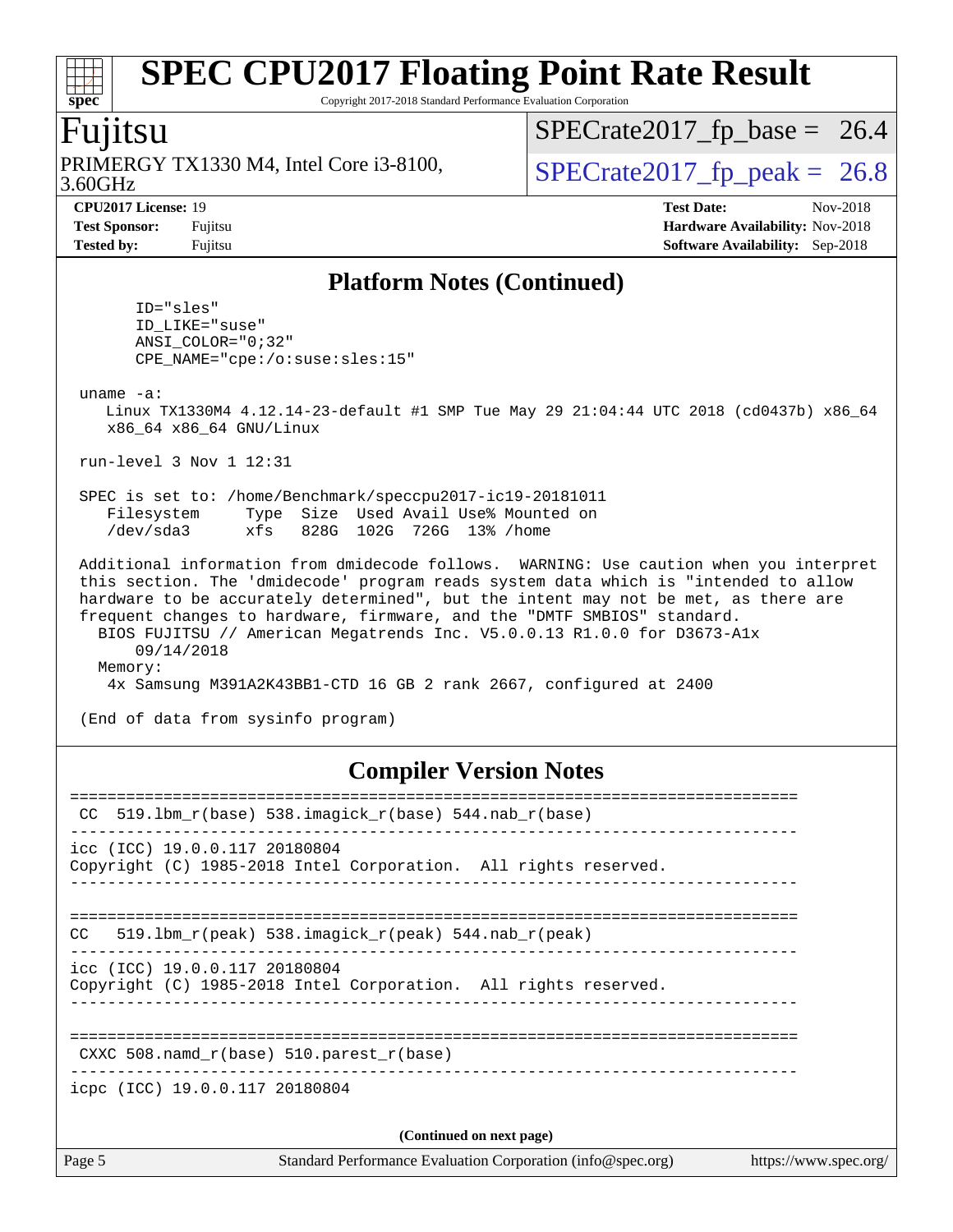### $\pm$ **[spec](http://www.spec.org/)**

# **[SPEC CPU2017 Floating Point Rate Result](http://www.spec.org/auto/cpu2017/Docs/result-fields.html#SPECCPU2017FloatingPointRateResult)**

Copyright 2017-2018 Standard Performance Evaluation Corporation

### Fujitsu

3.60GHz PRIMERGY TX1330 M4, Intel Core i3-8100,  $\boxed{\text{SPECrate2017\_fp\_peak = 26.8}}$ 

 $SPECrate2017_fp\_base = 26.4$ 

**[CPU2017 License:](http://www.spec.org/auto/cpu2017/Docs/result-fields.html#CPU2017License)** 19 **[Test Date:](http://www.spec.org/auto/cpu2017/Docs/result-fields.html#TestDate)** Nov-2018 **[Test Sponsor:](http://www.spec.org/auto/cpu2017/Docs/result-fields.html#TestSponsor)** Fujitsu **[Hardware Availability:](http://www.spec.org/auto/cpu2017/Docs/result-fields.html#HardwareAvailability)** Nov-2018 **[Tested by:](http://www.spec.org/auto/cpu2017/Docs/result-fields.html#Testedby)** Fujitsu **[Software Availability:](http://www.spec.org/auto/cpu2017/Docs/result-fields.html#SoftwareAvailability)** Sep-2018

#### **[Compiler Version Notes \(Continued\)](http://www.spec.org/auto/cpu2017/Docs/result-fields.html#CompilerVersionNotes)**

| Copyright (C) 1985-2018 Intel Corporation. All rights reserved.                                      |                      |  |  |  |  |  |
|------------------------------------------------------------------------------------------------------|----------------------|--|--|--|--|--|
|                                                                                                      |                      |  |  |  |  |  |
| ==============================<br>CXXC 508.namd_r(peak) 510.parest_r(peak)                           |                      |  |  |  |  |  |
| icpc (ICC) 19.0.0.117 20180804                                                                       |                      |  |  |  |  |  |
| Copyright (C) 1985-2018 Intel Corporation. All rights reserved.                                      |                      |  |  |  |  |  |
|                                                                                                      |                      |  |  |  |  |  |
| 511.povray_r(base) 526.blender_r(base)<br>CC.                                                        |                      |  |  |  |  |  |
| icpc (ICC) 19.0.0.117 20180804                                                                       |                      |  |  |  |  |  |
| Copyright (C) 1985-2018 Intel Corporation.<br>icc (ICC) 19.0.0.117 20180804                          | All rights reserved. |  |  |  |  |  |
| Copyright (C) 1985-2018 Intel Corporation. All rights reserved.                                      |                      |  |  |  |  |  |
|                                                                                                      |                      |  |  |  |  |  |
| 511.povray_r(peak) 526.blender_r(peak)<br>CC.                                                        |                      |  |  |  |  |  |
| icpc (ICC) 19.0.0.117 20180804<br>Copyright (C) 1985-2018 Intel Corporation. All rights reserved.    |                      |  |  |  |  |  |
| icc (ICC) 19.0.0.117 20180804                                                                        |                      |  |  |  |  |  |
| Copyright (C) 1985-2018 Intel Corporation. All rights reserved.                                      |                      |  |  |  |  |  |
|                                                                                                      |                      |  |  |  |  |  |
| FC 507.cactuBSSN_r(base)                                                                             |                      |  |  |  |  |  |
| icpc (ICC) 19.0.0.117 20180804                                                                       |                      |  |  |  |  |  |
| Copyright (C) 1985-2018 Intel Corporation.<br>icc (ICC) 19.0.0.117 20180804                          | All rights reserved. |  |  |  |  |  |
| Copyright (C) 1985-2018 Intel Corporation.<br>ifort (IFORT) 19.0.0.117 20180804                      | All rights reserved. |  |  |  |  |  |
| Copyright (C) 1985-2018 Intel Corporation.                                                           | All rights reserved. |  |  |  |  |  |
|                                                                                                      |                      |  |  |  |  |  |
| FC 507.cactuBSSN_r(peak)                                                                             |                      |  |  |  |  |  |
| icpc (ICC) 19.0.0.117 20180804                                                                       |                      |  |  |  |  |  |
| Copyright (C) 1985-2018 Intel Corporation. All rights reserved.<br>icc (ICC) 19.0.0.117 20180804     |                      |  |  |  |  |  |
| Copyright (C) 1985-2018 Intel Corporation. All rights reserved.<br>ifort (IFORT) 19.0.0.117 20180804 |                      |  |  |  |  |  |
| (Continued on next page)                                                                             |                      |  |  |  |  |  |

Page 6 Standard Performance Evaluation Corporation [\(info@spec.org\)](mailto:info@spec.org) <https://www.spec.org/>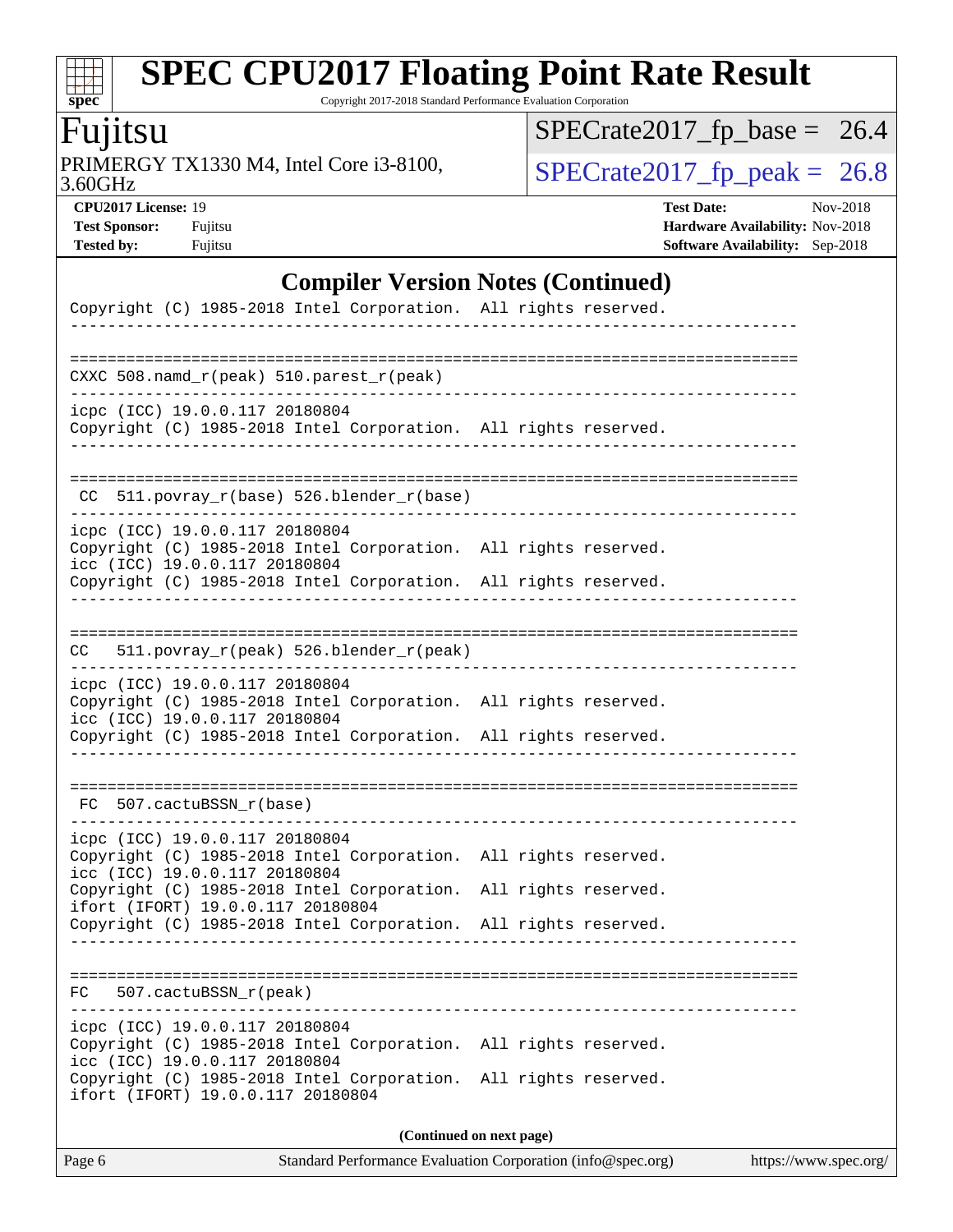### dd h **[spec](http://www.spec.org/)**

# **[SPEC CPU2017 Floating Point Rate Result](http://www.spec.org/auto/cpu2017/Docs/result-fields.html#SPECCPU2017FloatingPointRateResult)**

Copyright 2017-2018 Standard Performance Evaluation Corporation

### Fujitsu

3.60GHz PRIMERGY TX1330 M4, Intel Core i3-8100,  $\boxed{\text{SPECrate2017\_fp\_peak = 26.8}}$ 

 $SPECrate2017_fp\_base = 26.4$ 

**[CPU2017 License:](http://www.spec.org/auto/cpu2017/Docs/result-fields.html#CPU2017License)** 19 **[Test Date:](http://www.spec.org/auto/cpu2017/Docs/result-fields.html#TestDate)** Nov-2018 **[Test Sponsor:](http://www.spec.org/auto/cpu2017/Docs/result-fields.html#TestSponsor)** Fujitsu **Fundal** Fujitsu **[Hardware Availability:](http://www.spec.org/auto/cpu2017/Docs/result-fields.html#HardwareAvailability)** Nov-2018 **[Tested by:](http://www.spec.org/auto/cpu2017/Docs/result-fields.html#Testedby)** Fujitsu **[Software Availability:](http://www.spec.org/auto/cpu2017/Docs/result-fields.html#SoftwareAvailability)** Sep-2018

### **[Compiler Version Notes \(Continued\)](http://www.spec.org/auto/cpu2017/Docs/result-fields.html#CompilerVersionNotes)**

| Copyright (C) 1985-2018 Intel Corporation. All rights reserved.                                                                                                                                          |  |
|----------------------------------------------------------------------------------------------------------------------------------------------------------------------------------------------------------|--|
| 503.bwaves $r(base)$ 549.fotonik3d $r(base)$ 554.roms $r(base)$<br>FC                                                                                                                                    |  |
| ifort (IFORT) 19.0.0.117 20180804<br>Copyright (C) 1985-2018 Intel Corporation. All rights reserved.                                                                                                     |  |
| 503.bwaves_r(peak) 549.fotonik3d_r(peak) 554.roms_r(peak)<br>FC.                                                                                                                                         |  |
| ifort (IFORT) 19.0.0.117 20180804<br>Copyright (C) 1985-2018 Intel Corporation. All rights reserved.                                                                                                     |  |
| $CC$ 521.wrf_r(base) 527.cam4_r(base)                                                                                                                                                                    |  |
| ifort (IFORT) 19.0.0.117 20180804<br>Copyright (C) 1985-2018 Intel Corporation. All rights reserved.<br>icc (ICC) 19.0.0.117 20180804<br>Copyright (C) 1985-2018 Intel Corporation. All rights reserved. |  |
| $CC = 521.wrf_r(peak) 527.cam4_r(peak)$                                                                                                                                                                  |  |
| ifort (IFORT) 19.0.0.117 20180804<br>Copyright (C) 1985-2018 Intel Corporation. All rights reserved.<br>icc (ICC) 19.0.0.117 20180804<br>Copyright (C) 1985-2018 Intel Corporation. All rights reserved. |  |

### **[Base Compiler Invocation](http://www.spec.org/auto/cpu2017/Docs/result-fields.html#BaseCompilerInvocation)**

[C benchmarks](http://www.spec.org/auto/cpu2017/Docs/result-fields.html#Cbenchmarks):

[icc -m64 -std=c11](http://www.spec.org/cpu2017/results/res2018q4/cpu2017-20181113-09789.flags.html#user_CCbase_intel_icc_64bit_c11_33ee0cdaae7deeeab2a9725423ba97205ce30f63b9926c2519791662299b76a0318f32ddfffdc46587804de3178b4f9328c46fa7c2b0cd779d7a61945c91cd35)

[C++ benchmarks:](http://www.spec.org/auto/cpu2017/Docs/result-fields.html#CXXbenchmarks) [icpc -m64](http://www.spec.org/cpu2017/results/res2018q4/cpu2017-20181113-09789.flags.html#user_CXXbase_intel_icpc_64bit_4ecb2543ae3f1412ef961e0650ca070fec7b7afdcd6ed48761b84423119d1bf6bdf5cad15b44d48e7256388bc77273b966e5eb805aefd121eb22e9299b2ec9d9)

[Fortran benchmarks](http://www.spec.org/auto/cpu2017/Docs/result-fields.html#Fortranbenchmarks): [ifort -m64](http://www.spec.org/cpu2017/results/res2018q4/cpu2017-20181113-09789.flags.html#user_FCbase_intel_ifort_64bit_24f2bb282fbaeffd6157abe4f878425411749daecae9a33200eee2bee2fe76f3b89351d69a8130dd5949958ce389cf37ff59a95e7a40d588e8d3a57e0c3fd751)

**(Continued on next page)**

Page 7 Standard Performance Evaluation Corporation [\(info@spec.org\)](mailto:info@spec.org) <https://www.spec.org/>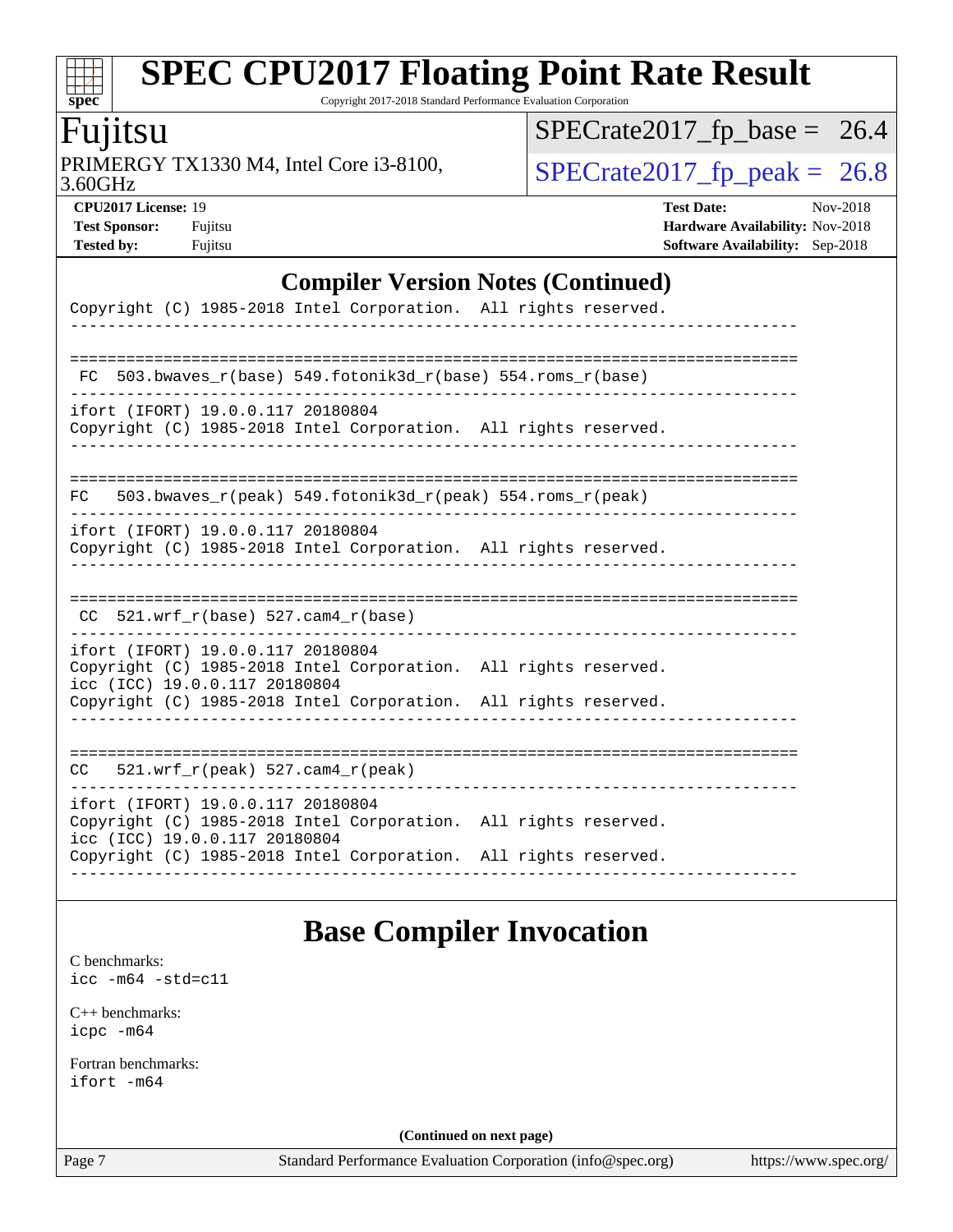

Copyright 2017-2018 Standard Performance Evaluation Corporation

### Fujitsu

3.60GHz PRIMERGY TX1330 M4, Intel Core i3-8100,  $\vert$  [SPECrate2017\\_fp\\_peak =](http://www.spec.org/auto/cpu2017/Docs/result-fields.html#SPECrate2017fppeak) 26.8

 $SPECTate2017_fp\_base = 26.4$ 

**[CPU2017 License:](http://www.spec.org/auto/cpu2017/Docs/result-fields.html#CPU2017License)** 19 **[Test Date:](http://www.spec.org/auto/cpu2017/Docs/result-fields.html#TestDate)** Nov-2018 **[Test Sponsor:](http://www.spec.org/auto/cpu2017/Docs/result-fields.html#TestSponsor)** Fujitsu **Fundal** Fujitsu **[Hardware Availability:](http://www.spec.org/auto/cpu2017/Docs/result-fields.html#HardwareAvailability)** Nov-2018 **[Tested by:](http://www.spec.org/auto/cpu2017/Docs/result-fields.html#Testedby)** Fujitsu **[Software Availability:](http://www.spec.org/auto/cpu2017/Docs/result-fields.html#SoftwareAvailability)** Sep-2018

### **[Base Compiler Invocation \(Continued\)](http://www.spec.org/auto/cpu2017/Docs/result-fields.html#BaseCompilerInvocation)**

[Benchmarks using both Fortran and C](http://www.spec.org/auto/cpu2017/Docs/result-fields.html#BenchmarksusingbothFortranandC): [ifort -m64](http://www.spec.org/cpu2017/results/res2018q4/cpu2017-20181113-09789.flags.html#user_CC_FCbase_intel_ifort_64bit_24f2bb282fbaeffd6157abe4f878425411749daecae9a33200eee2bee2fe76f3b89351d69a8130dd5949958ce389cf37ff59a95e7a40d588e8d3a57e0c3fd751) [icc -m64 -std=c11](http://www.spec.org/cpu2017/results/res2018q4/cpu2017-20181113-09789.flags.html#user_CC_FCbase_intel_icc_64bit_c11_33ee0cdaae7deeeab2a9725423ba97205ce30f63b9926c2519791662299b76a0318f32ddfffdc46587804de3178b4f9328c46fa7c2b0cd779d7a61945c91cd35)

[Benchmarks using both C and C++](http://www.spec.org/auto/cpu2017/Docs/result-fields.html#BenchmarksusingbothCandCXX): [icpc -m64](http://www.spec.org/cpu2017/results/res2018q4/cpu2017-20181113-09789.flags.html#user_CC_CXXbase_intel_icpc_64bit_4ecb2543ae3f1412ef961e0650ca070fec7b7afdcd6ed48761b84423119d1bf6bdf5cad15b44d48e7256388bc77273b966e5eb805aefd121eb22e9299b2ec9d9) [icc -m64 -std=c11](http://www.spec.org/cpu2017/results/res2018q4/cpu2017-20181113-09789.flags.html#user_CC_CXXbase_intel_icc_64bit_c11_33ee0cdaae7deeeab2a9725423ba97205ce30f63b9926c2519791662299b76a0318f32ddfffdc46587804de3178b4f9328c46fa7c2b0cd779d7a61945c91cd35)

[Benchmarks using Fortran, C, and C++:](http://www.spec.org/auto/cpu2017/Docs/result-fields.html#BenchmarksusingFortranCandCXX) [icpc -m64](http://www.spec.org/cpu2017/results/res2018q4/cpu2017-20181113-09789.flags.html#user_CC_CXX_FCbase_intel_icpc_64bit_4ecb2543ae3f1412ef961e0650ca070fec7b7afdcd6ed48761b84423119d1bf6bdf5cad15b44d48e7256388bc77273b966e5eb805aefd121eb22e9299b2ec9d9) [icc -m64 -std=c11](http://www.spec.org/cpu2017/results/res2018q4/cpu2017-20181113-09789.flags.html#user_CC_CXX_FCbase_intel_icc_64bit_c11_33ee0cdaae7deeeab2a9725423ba97205ce30f63b9926c2519791662299b76a0318f32ddfffdc46587804de3178b4f9328c46fa7c2b0cd779d7a61945c91cd35) [ifort -m64](http://www.spec.org/cpu2017/results/res2018q4/cpu2017-20181113-09789.flags.html#user_CC_CXX_FCbase_intel_ifort_64bit_24f2bb282fbaeffd6157abe4f878425411749daecae9a33200eee2bee2fe76f3b89351d69a8130dd5949958ce389cf37ff59a95e7a40d588e8d3a57e0c3fd751)

### **[Base Portability Flags](http://www.spec.org/auto/cpu2017/Docs/result-fields.html#BasePortabilityFlags)**

 503.bwaves\_r: [-DSPEC\\_LP64](http://www.spec.org/cpu2017/results/res2018q4/cpu2017-20181113-09789.flags.html#suite_basePORTABILITY503_bwaves_r_DSPEC_LP64) 507.cactuBSSN\_r: [-DSPEC\\_LP64](http://www.spec.org/cpu2017/results/res2018q4/cpu2017-20181113-09789.flags.html#suite_basePORTABILITY507_cactuBSSN_r_DSPEC_LP64) 508.namd\_r: [-DSPEC\\_LP64](http://www.spec.org/cpu2017/results/res2018q4/cpu2017-20181113-09789.flags.html#suite_basePORTABILITY508_namd_r_DSPEC_LP64) 510.parest\_r: [-DSPEC\\_LP64](http://www.spec.org/cpu2017/results/res2018q4/cpu2017-20181113-09789.flags.html#suite_basePORTABILITY510_parest_r_DSPEC_LP64) 511.povray\_r: [-DSPEC\\_LP64](http://www.spec.org/cpu2017/results/res2018q4/cpu2017-20181113-09789.flags.html#suite_basePORTABILITY511_povray_r_DSPEC_LP64) 519.lbm\_r: [-DSPEC\\_LP64](http://www.spec.org/cpu2017/results/res2018q4/cpu2017-20181113-09789.flags.html#suite_basePORTABILITY519_lbm_r_DSPEC_LP64) 521.wrf\_r: [-DSPEC\\_LP64](http://www.spec.org/cpu2017/results/res2018q4/cpu2017-20181113-09789.flags.html#suite_basePORTABILITY521_wrf_r_DSPEC_LP64) [-DSPEC\\_CASE\\_FLAG](http://www.spec.org/cpu2017/results/res2018q4/cpu2017-20181113-09789.flags.html#b521.wrf_r_baseCPORTABILITY_DSPEC_CASE_FLAG) [-convert big\\_endian](http://www.spec.org/cpu2017/results/res2018q4/cpu2017-20181113-09789.flags.html#user_baseFPORTABILITY521_wrf_r_convert_big_endian_c3194028bc08c63ac5d04de18c48ce6d347e4e562e8892b8bdbdc0214820426deb8554edfa529a3fb25a586e65a3d812c835984020483e7e73212c4d31a38223) 526.blender\_r: [-DSPEC\\_LP64](http://www.spec.org/cpu2017/results/res2018q4/cpu2017-20181113-09789.flags.html#suite_basePORTABILITY526_blender_r_DSPEC_LP64) [-DSPEC\\_LINUX](http://www.spec.org/cpu2017/results/res2018q4/cpu2017-20181113-09789.flags.html#b526.blender_r_baseCPORTABILITY_DSPEC_LINUX) [-funsigned-char](http://www.spec.org/cpu2017/results/res2018q4/cpu2017-20181113-09789.flags.html#user_baseCPORTABILITY526_blender_r_force_uchar_40c60f00ab013830e2dd6774aeded3ff59883ba5a1fc5fc14077f794d777847726e2a5858cbc7672e36e1b067e7e5c1d9a74f7176df07886a243d7cc18edfe67) 527.cam4\_r: [-DSPEC\\_LP64](http://www.spec.org/cpu2017/results/res2018q4/cpu2017-20181113-09789.flags.html#suite_basePORTABILITY527_cam4_r_DSPEC_LP64) [-DSPEC\\_CASE\\_FLAG](http://www.spec.org/cpu2017/results/res2018q4/cpu2017-20181113-09789.flags.html#b527.cam4_r_baseCPORTABILITY_DSPEC_CASE_FLAG) 538.imagick\_r: [-DSPEC\\_LP64](http://www.spec.org/cpu2017/results/res2018q4/cpu2017-20181113-09789.flags.html#suite_basePORTABILITY538_imagick_r_DSPEC_LP64) 544.nab\_r: [-DSPEC\\_LP64](http://www.spec.org/cpu2017/results/res2018q4/cpu2017-20181113-09789.flags.html#suite_basePORTABILITY544_nab_r_DSPEC_LP64) 549.fotonik3d\_r: [-DSPEC\\_LP64](http://www.spec.org/cpu2017/results/res2018q4/cpu2017-20181113-09789.flags.html#suite_basePORTABILITY549_fotonik3d_r_DSPEC_LP64) 554.roms\_r: [-DSPEC\\_LP64](http://www.spec.org/cpu2017/results/res2018q4/cpu2017-20181113-09789.flags.html#suite_basePORTABILITY554_roms_r_DSPEC_LP64)

### **[Base Optimization Flags](http://www.spec.org/auto/cpu2017/Docs/result-fields.html#BaseOptimizationFlags)**

[C benchmarks](http://www.spec.org/auto/cpu2017/Docs/result-fields.html#Cbenchmarks): [-xCORE-AVX2](http://www.spec.org/cpu2017/results/res2018q4/cpu2017-20181113-09789.flags.html#user_CCbase_f-xCORE-AVX2) [-ipo](http://www.spec.org/cpu2017/results/res2018q4/cpu2017-20181113-09789.flags.html#user_CCbase_f-ipo) [-O3](http://www.spec.org/cpu2017/results/res2018q4/cpu2017-20181113-09789.flags.html#user_CCbase_f-O3) [-no-prec-div](http://www.spec.org/cpu2017/results/res2018q4/cpu2017-20181113-09789.flags.html#user_CCbase_f-no-prec-div) [-qopt-prefetch](http://www.spec.org/cpu2017/results/res2018q4/cpu2017-20181113-09789.flags.html#user_CCbase_f-qopt-prefetch) [-ffinite-math-only](http://www.spec.org/cpu2017/results/res2018q4/cpu2017-20181113-09789.flags.html#user_CCbase_f_finite_math_only_cb91587bd2077682c4b38af759c288ed7c732db004271a9512da14a4f8007909a5f1427ecbf1a0fb78ff2a814402c6114ac565ca162485bbcae155b5e4258871) [-qopt-mem-layout-trans=3](http://www.spec.org/cpu2017/results/res2018q4/cpu2017-20181113-09789.flags.html#user_CCbase_f-qopt-mem-layout-trans_de80db37974c74b1f0e20d883f0b675c88c3b01e9d123adea9b28688d64333345fb62bc4a798493513fdb68f60282f9a726aa07f478b2f7113531aecce732043) [C++ benchmarks:](http://www.spec.org/auto/cpu2017/Docs/result-fields.html#CXXbenchmarks) [-xCORE-AVX2](http://www.spec.org/cpu2017/results/res2018q4/cpu2017-20181113-09789.flags.html#user_CXXbase_f-xCORE-AVX2) [-ipo](http://www.spec.org/cpu2017/results/res2018q4/cpu2017-20181113-09789.flags.html#user_CXXbase_f-ipo) [-O3](http://www.spec.org/cpu2017/results/res2018q4/cpu2017-20181113-09789.flags.html#user_CXXbase_f-O3) [-no-prec-div](http://www.spec.org/cpu2017/results/res2018q4/cpu2017-20181113-09789.flags.html#user_CXXbase_f-no-prec-div) [-qopt-prefetch](http://www.spec.org/cpu2017/results/res2018q4/cpu2017-20181113-09789.flags.html#user_CXXbase_f-qopt-prefetch) [-ffinite-math-only](http://www.spec.org/cpu2017/results/res2018q4/cpu2017-20181113-09789.flags.html#user_CXXbase_f_finite_math_only_cb91587bd2077682c4b38af759c288ed7c732db004271a9512da14a4f8007909a5f1427ecbf1a0fb78ff2a814402c6114ac565ca162485bbcae155b5e4258871) [-qopt-mem-layout-trans=3](http://www.spec.org/cpu2017/results/res2018q4/cpu2017-20181113-09789.flags.html#user_CXXbase_f-qopt-mem-layout-trans_de80db37974c74b1f0e20d883f0b675c88c3b01e9d123adea9b28688d64333345fb62bc4a798493513fdb68f60282f9a726aa07f478b2f7113531aecce732043) [Fortran benchmarks](http://www.spec.org/auto/cpu2017/Docs/result-fields.html#Fortranbenchmarks): [-xCORE-AVX2](http://www.spec.org/cpu2017/results/res2018q4/cpu2017-20181113-09789.flags.html#user_FCbase_f-xCORE-AVX2) [-ipo](http://www.spec.org/cpu2017/results/res2018q4/cpu2017-20181113-09789.flags.html#user_FCbase_f-ipo) [-O3](http://www.spec.org/cpu2017/results/res2018q4/cpu2017-20181113-09789.flags.html#user_FCbase_f-O3) [-no-prec-div](http://www.spec.org/cpu2017/results/res2018q4/cpu2017-20181113-09789.flags.html#user_FCbase_f-no-prec-div) [-qopt-prefetch](http://www.spec.org/cpu2017/results/res2018q4/cpu2017-20181113-09789.flags.html#user_FCbase_f-qopt-prefetch) [-ffinite-math-only](http://www.spec.org/cpu2017/results/res2018q4/cpu2017-20181113-09789.flags.html#user_FCbase_f_finite_math_only_cb91587bd2077682c4b38af759c288ed7c732db004271a9512da14a4f8007909a5f1427ecbf1a0fb78ff2a814402c6114ac565ca162485bbcae155b5e4258871) [-qopt-mem-layout-trans=3](http://www.spec.org/cpu2017/results/res2018q4/cpu2017-20181113-09789.flags.html#user_FCbase_f-qopt-mem-layout-trans_de80db37974c74b1f0e20d883f0b675c88c3b01e9d123adea9b28688d64333345fb62bc4a798493513fdb68f60282f9a726aa07f478b2f7113531aecce732043) [-auto](http://www.spec.org/cpu2017/results/res2018q4/cpu2017-20181113-09789.flags.html#user_FCbase_f-auto) [-nostandard-realloc-lhs](http://www.spec.org/cpu2017/results/res2018q4/cpu2017-20181113-09789.flags.html#user_FCbase_f_2003_std_realloc_82b4557e90729c0f113870c07e44d33d6f5a304b4f63d4c15d2d0f1fab99f5daaed73bdb9275d9ae411527f28b936061aa8b9c8f2d63842963b95c9dd6426b8a) [Benchmarks using both Fortran and C](http://www.spec.org/auto/cpu2017/Docs/result-fields.html#BenchmarksusingbothFortranandC): [-xCORE-AVX2](http://www.spec.org/cpu2017/results/res2018q4/cpu2017-20181113-09789.flags.html#user_CC_FCbase_f-xCORE-AVX2) [-ipo](http://www.spec.org/cpu2017/results/res2018q4/cpu2017-20181113-09789.flags.html#user_CC_FCbase_f-ipo) [-O3](http://www.spec.org/cpu2017/results/res2018q4/cpu2017-20181113-09789.flags.html#user_CC_FCbase_f-O3) [-no-prec-div](http://www.spec.org/cpu2017/results/res2018q4/cpu2017-20181113-09789.flags.html#user_CC_FCbase_f-no-prec-div) [-qopt-prefetch](http://www.spec.org/cpu2017/results/res2018q4/cpu2017-20181113-09789.flags.html#user_CC_FCbase_f-qopt-prefetch) [-ffinite-math-only](http://www.spec.org/cpu2017/results/res2018q4/cpu2017-20181113-09789.flags.html#user_CC_FCbase_f_finite_math_only_cb91587bd2077682c4b38af759c288ed7c732db004271a9512da14a4f8007909a5f1427ecbf1a0fb78ff2a814402c6114ac565ca162485bbcae155b5e4258871) [-qopt-mem-layout-trans=3](http://www.spec.org/cpu2017/results/res2018q4/cpu2017-20181113-09789.flags.html#user_CC_FCbase_f-qopt-mem-layout-trans_de80db37974c74b1f0e20d883f0b675c88c3b01e9d123adea9b28688d64333345fb62bc4a798493513fdb68f60282f9a726aa07f478b2f7113531aecce732043) [-auto](http://www.spec.org/cpu2017/results/res2018q4/cpu2017-20181113-09789.flags.html#user_CC_FCbase_f-auto) [-nostandard-realloc-lhs](http://www.spec.org/cpu2017/results/res2018q4/cpu2017-20181113-09789.flags.html#user_CC_FCbase_f_2003_std_realloc_82b4557e90729c0f113870c07e44d33d6f5a304b4f63d4c15d2d0f1fab99f5daaed73bdb9275d9ae411527f28b936061aa8b9c8f2d63842963b95c9dd6426b8a) **(Continued on next page)**

|        | .                                                           |                       |
|--------|-------------------------------------------------------------|-----------------------|
| Page 8 | Standard Performance Evaluation Corporation (info@spec.org) | https://www.spec.org/ |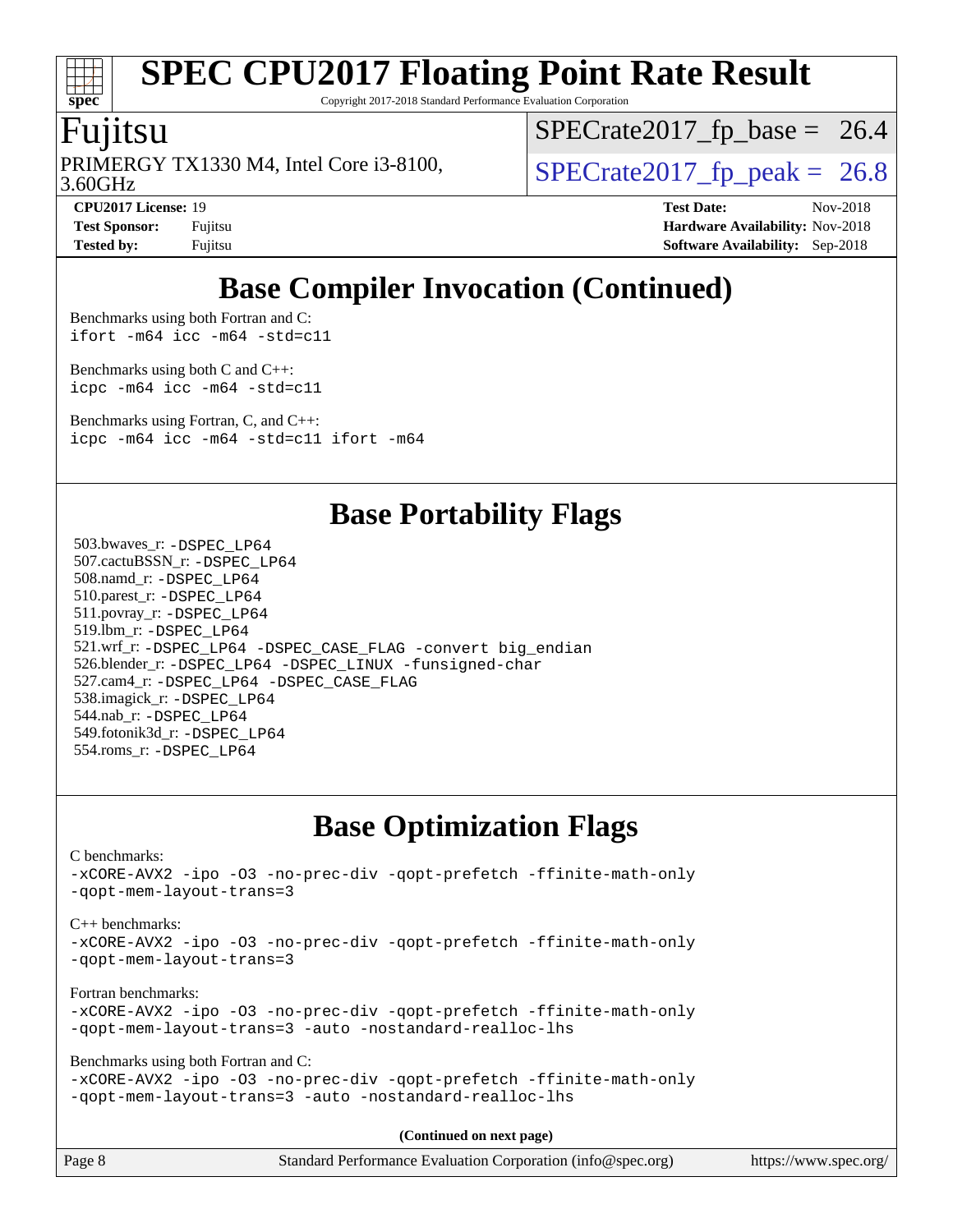# **[spec](http://www.spec.org/)**

# **[SPEC CPU2017 Floating Point Rate Result](http://www.spec.org/auto/cpu2017/Docs/result-fields.html#SPECCPU2017FloatingPointRateResult)**

Copyright 2017-2018 Standard Performance Evaluation Corporation

### Fujitsu

3.60GHz PRIMERGY TX1330 M4, Intel Core i3-8100,  $\vert$  [SPECrate2017\\_fp\\_peak =](http://www.spec.org/auto/cpu2017/Docs/result-fields.html#SPECrate2017fppeak) 26.8

 $SPECTate2017_fp\_base = 26.4$ 

**[Tested by:](http://www.spec.org/auto/cpu2017/Docs/result-fields.html#Testedby)** Fujitsu **[Software Availability:](http://www.spec.org/auto/cpu2017/Docs/result-fields.html#SoftwareAvailability)** Sep-2018

**[CPU2017 License:](http://www.spec.org/auto/cpu2017/Docs/result-fields.html#CPU2017License)** 19 **[Test Date:](http://www.spec.org/auto/cpu2017/Docs/result-fields.html#TestDate)** Nov-2018 **[Test Sponsor:](http://www.spec.org/auto/cpu2017/Docs/result-fields.html#TestSponsor)** Fujitsu **[Hardware Availability:](http://www.spec.org/auto/cpu2017/Docs/result-fields.html#HardwareAvailability)** Nov-2018

### **[Base Optimization Flags \(Continued\)](http://www.spec.org/auto/cpu2017/Docs/result-fields.html#BaseOptimizationFlags)**

[Benchmarks using both C and C++](http://www.spec.org/auto/cpu2017/Docs/result-fields.html#BenchmarksusingbothCandCXX): [-xCORE-AVX2](http://www.spec.org/cpu2017/results/res2018q4/cpu2017-20181113-09789.flags.html#user_CC_CXXbase_f-xCORE-AVX2) [-ipo](http://www.spec.org/cpu2017/results/res2018q4/cpu2017-20181113-09789.flags.html#user_CC_CXXbase_f-ipo) [-O3](http://www.spec.org/cpu2017/results/res2018q4/cpu2017-20181113-09789.flags.html#user_CC_CXXbase_f-O3) [-no-prec-div](http://www.spec.org/cpu2017/results/res2018q4/cpu2017-20181113-09789.flags.html#user_CC_CXXbase_f-no-prec-div) [-qopt-prefetch](http://www.spec.org/cpu2017/results/res2018q4/cpu2017-20181113-09789.flags.html#user_CC_CXXbase_f-qopt-prefetch) [-ffinite-math-only](http://www.spec.org/cpu2017/results/res2018q4/cpu2017-20181113-09789.flags.html#user_CC_CXXbase_f_finite_math_only_cb91587bd2077682c4b38af759c288ed7c732db004271a9512da14a4f8007909a5f1427ecbf1a0fb78ff2a814402c6114ac565ca162485bbcae155b5e4258871) [-qopt-mem-layout-trans=3](http://www.spec.org/cpu2017/results/res2018q4/cpu2017-20181113-09789.flags.html#user_CC_CXXbase_f-qopt-mem-layout-trans_de80db37974c74b1f0e20d883f0b675c88c3b01e9d123adea9b28688d64333345fb62bc4a798493513fdb68f60282f9a726aa07f478b2f7113531aecce732043)

[Benchmarks using Fortran, C, and C++:](http://www.spec.org/auto/cpu2017/Docs/result-fields.html#BenchmarksusingFortranCandCXX)

[-xCORE-AVX2](http://www.spec.org/cpu2017/results/res2018q4/cpu2017-20181113-09789.flags.html#user_CC_CXX_FCbase_f-xCORE-AVX2) [-ipo](http://www.spec.org/cpu2017/results/res2018q4/cpu2017-20181113-09789.flags.html#user_CC_CXX_FCbase_f-ipo) [-O3](http://www.spec.org/cpu2017/results/res2018q4/cpu2017-20181113-09789.flags.html#user_CC_CXX_FCbase_f-O3) [-no-prec-div](http://www.spec.org/cpu2017/results/res2018q4/cpu2017-20181113-09789.flags.html#user_CC_CXX_FCbase_f-no-prec-div) [-qopt-prefetch](http://www.spec.org/cpu2017/results/res2018q4/cpu2017-20181113-09789.flags.html#user_CC_CXX_FCbase_f-qopt-prefetch) [-ffinite-math-only](http://www.spec.org/cpu2017/results/res2018q4/cpu2017-20181113-09789.flags.html#user_CC_CXX_FCbase_f_finite_math_only_cb91587bd2077682c4b38af759c288ed7c732db004271a9512da14a4f8007909a5f1427ecbf1a0fb78ff2a814402c6114ac565ca162485bbcae155b5e4258871) [-qopt-mem-layout-trans=3](http://www.spec.org/cpu2017/results/res2018q4/cpu2017-20181113-09789.flags.html#user_CC_CXX_FCbase_f-qopt-mem-layout-trans_de80db37974c74b1f0e20d883f0b675c88c3b01e9d123adea9b28688d64333345fb62bc4a798493513fdb68f60282f9a726aa07f478b2f7113531aecce732043) [-auto](http://www.spec.org/cpu2017/results/res2018q4/cpu2017-20181113-09789.flags.html#user_CC_CXX_FCbase_f-auto) [-nostandard-realloc-lhs](http://www.spec.org/cpu2017/results/res2018q4/cpu2017-20181113-09789.flags.html#user_CC_CXX_FCbase_f_2003_std_realloc_82b4557e90729c0f113870c07e44d33d6f5a304b4f63d4c15d2d0f1fab99f5daaed73bdb9275d9ae411527f28b936061aa8b9c8f2d63842963b95c9dd6426b8a)

### **[Peak Compiler Invocation](http://www.spec.org/auto/cpu2017/Docs/result-fields.html#PeakCompilerInvocation)**

[C benchmarks](http://www.spec.org/auto/cpu2017/Docs/result-fields.html#Cbenchmarks): [icc -m64 -std=c11](http://www.spec.org/cpu2017/results/res2018q4/cpu2017-20181113-09789.flags.html#user_CCpeak_intel_icc_64bit_c11_33ee0cdaae7deeeab2a9725423ba97205ce30f63b9926c2519791662299b76a0318f32ddfffdc46587804de3178b4f9328c46fa7c2b0cd779d7a61945c91cd35)

[C++ benchmarks:](http://www.spec.org/auto/cpu2017/Docs/result-fields.html#CXXbenchmarks) [icpc -m64](http://www.spec.org/cpu2017/results/res2018q4/cpu2017-20181113-09789.flags.html#user_CXXpeak_intel_icpc_64bit_4ecb2543ae3f1412ef961e0650ca070fec7b7afdcd6ed48761b84423119d1bf6bdf5cad15b44d48e7256388bc77273b966e5eb805aefd121eb22e9299b2ec9d9)

[Fortran benchmarks](http://www.spec.org/auto/cpu2017/Docs/result-fields.html#Fortranbenchmarks): [ifort -m64](http://www.spec.org/cpu2017/results/res2018q4/cpu2017-20181113-09789.flags.html#user_FCpeak_intel_ifort_64bit_24f2bb282fbaeffd6157abe4f878425411749daecae9a33200eee2bee2fe76f3b89351d69a8130dd5949958ce389cf37ff59a95e7a40d588e8d3a57e0c3fd751)

[Benchmarks using both Fortran and C](http://www.spec.org/auto/cpu2017/Docs/result-fields.html#BenchmarksusingbothFortranandC): [ifort -m64](http://www.spec.org/cpu2017/results/res2018q4/cpu2017-20181113-09789.flags.html#user_CC_FCpeak_intel_ifort_64bit_24f2bb282fbaeffd6157abe4f878425411749daecae9a33200eee2bee2fe76f3b89351d69a8130dd5949958ce389cf37ff59a95e7a40d588e8d3a57e0c3fd751) [icc -m64 -std=c11](http://www.spec.org/cpu2017/results/res2018q4/cpu2017-20181113-09789.flags.html#user_CC_FCpeak_intel_icc_64bit_c11_33ee0cdaae7deeeab2a9725423ba97205ce30f63b9926c2519791662299b76a0318f32ddfffdc46587804de3178b4f9328c46fa7c2b0cd779d7a61945c91cd35)

[Benchmarks using both C and C++](http://www.spec.org/auto/cpu2017/Docs/result-fields.html#BenchmarksusingbothCandCXX): [icpc -m64](http://www.spec.org/cpu2017/results/res2018q4/cpu2017-20181113-09789.flags.html#user_CC_CXXpeak_intel_icpc_64bit_4ecb2543ae3f1412ef961e0650ca070fec7b7afdcd6ed48761b84423119d1bf6bdf5cad15b44d48e7256388bc77273b966e5eb805aefd121eb22e9299b2ec9d9) [icc -m64 -std=c11](http://www.spec.org/cpu2017/results/res2018q4/cpu2017-20181113-09789.flags.html#user_CC_CXXpeak_intel_icc_64bit_c11_33ee0cdaae7deeeab2a9725423ba97205ce30f63b9926c2519791662299b76a0318f32ddfffdc46587804de3178b4f9328c46fa7c2b0cd779d7a61945c91cd35)

[Benchmarks using Fortran, C, and C++:](http://www.spec.org/auto/cpu2017/Docs/result-fields.html#BenchmarksusingFortranCandCXX) [icpc -m64](http://www.spec.org/cpu2017/results/res2018q4/cpu2017-20181113-09789.flags.html#user_CC_CXX_FCpeak_intel_icpc_64bit_4ecb2543ae3f1412ef961e0650ca070fec7b7afdcd6ed48761b84423119d1bf6bdf5cad15b44d48e7256388bc77273b966e5eb805aefd121eb22e9299b2ec9d9) [icc -m64 -std=c11](http://www.spec.org/cpu2017/results/res2018q4/cpu2017-20181113-09789.flags.html#user_CC_CXX_FCpeak_intel_icc_64bit_c11_33ee0cdaae7deeeab2a9725423ba97205ce30f63b9926c2519791662299b76a0318f32ddfffdc46587804de3178b4f9328c46fa7c2b0cd779d7a61945c91cd35) [ifort -m64](http://www.spec.org/cpu2017/results/res2018q4/cpu2017-20181113-09789.flags.html#user_CC_CXX_FCpeak_intel_ifort_64bit_24f2bb282fbaeffd6157abe4f878425411749daecae9a33200eee2bee2fe76f3b89351d69a8130dd5949958ce389cf37ff59a95e7a40d588e8d3a57e0c3fd751)

### **[Peak Portability Flags](http://www.spec.org/auto/cpu2017/Docs/result-fields.html#PeakPortabilityFlags)**

Same as Base Portability Flags

### **[Peak Optimization Flags](http://www.spec.org/auto/cpu2017/Docs/result-fields.html#PeakOptimizationFlags)**

[C benchmarks](http://www.spec.org/auto/cpu2017/Docs/result-fields.html#Cbenchmarks):

 519.lbm\_r: [-prof-gen](http://www.spec.org/cpu2017/results/res2018q4/cpu2017-20181113-09789.flags.html#user_peakPASS1_CFLAGSPASS1_LDFLAGS519_lbm_r_prof_gen_5aa4926d6013ddb2a31985c654b3eb18169fc0c6952a63635c234f711e6e63dd76e94ad52365559451ec499a2cdb89e4dc58ba4c67ef54ca681ffbe1461d6b36)(pass 1) [-prof-use](http://www.spec.org/cpu2017/results/res2018q4/cpu2017-20181113-09789.flags.html#user_peakPASS2_CFLAGSPASS2_LDFLAGS519_lbm_r_prof_use_1a21ceae95f36a2b53c25747139a6c16ca95bd9def2a207b4f0849963b97e94f5260e30a0c64f4bb623698870e679ca08317ef8150905d41bd88c6f78df73f19)(pass 2) [-ipo](http://www.spec.org/cpu2017/results/res2018q4/cpu2017-20181113-09789.flags.html#user_peakPASS1_COPTIMIZEPASS2_COPTIMIZE519_lbm_r_f-ipo) [-xCORE-AVX2](http://www.spec.org/cpu2017/results/res2018q4/cpu2017-20181113-09789.flags.html#user_peakPASS2_COPTIMIZE519_lbm_r_f-xCORE-AVX2) [-O3](http://www.spec.org/cpu2017/results/res2018q4/cpu2017-20181113-09789.flags.html#user_peakPASS1_COPTIMIZEPASS2_COPTIMIZE519_lbm_r_f-O3) [-no-prec-div](http://www.spec.org/cpu2017/results/res2018q4/cpu2017-20181113-09789.flags.html#user_peakPASS1_COPTIMIZEPASS2_COPTIMIZE519_lbm_r_f-no-prec-div) [-qopt-prefetch](http://www.spec.org/cpu2017/results/res2018q4/cpu2017-20181113-09789.flags.html#user_peakPASS1_COPTIMIZEPASS2_COPTIMIZE519_lbm_r_f-qopt-prefetch) [-ffinite-math-only](http://www.spec.org/cpu2017/results/res2018q4/cpu2017-20181113-09789.flags.html#user_peakPASS1_COPTIMIZEPASS2_COPTIMIZE519_lbm_r_f_finite_math_only_cb91587bd2077682c4b38af759c288ed7c732db004271a9512da14a4f8007909a5f1427ecbf1a0fb78ff2a814402c6114ac565ca162485bbcae155b5e4258871)

**(Continued on next page)**

Page 9 Standard Performance Evaluation Corporation [\(info@spec.org\)](mailto:info@spec.org) <https://www.spec.org/>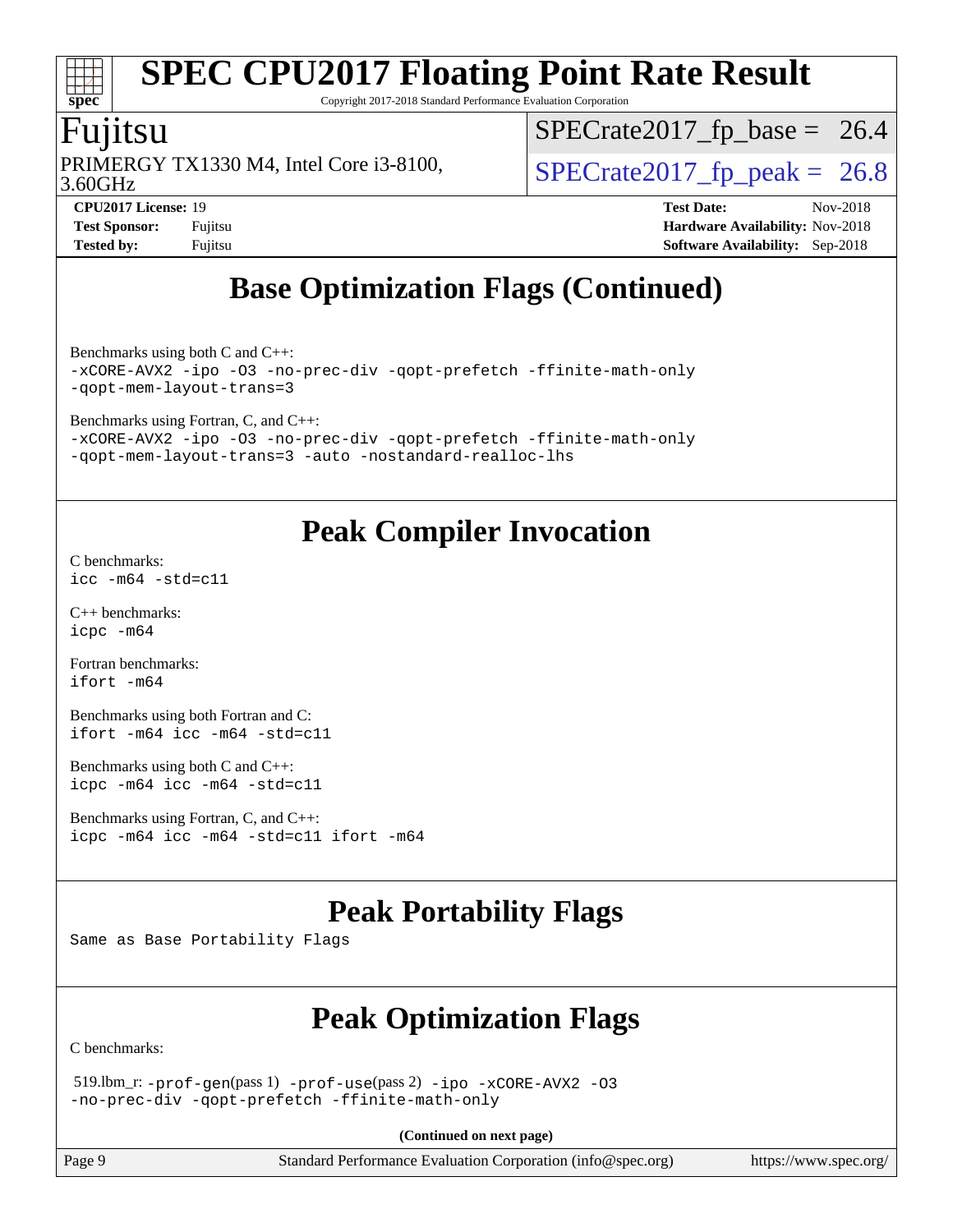# **[spec](http://www.spec.org/)**

# **[SPEC CPU2017 Floating Point Rate Result](http://www.spec.org/auto/cpu2017/Docs/result-fields.html#SPECCPU2017FloatingPointRateResult)**

Copyright 2017-2018 Standard Performance Evaluation Corporation

### Fujitsu

3.60GHz PRIMERGY TX1330 M4, Intel Core i3-8100,  $\vert$  [SPECrate2017\\_fp\\_peak =](http://www.spec.org/auto/cpu2017/Docs/result-fields.html#SPECrate2017fppeak) 26.8

 $SPECTate2017_fp\_base = 26.4$ 

**[CPU2017 License:](http://www.spec.org/auto/cpu2017/Docs/result-fields.html#CPU2017License)** 19 **[Test Date:](http://www.spec.org/auto/cpu2017/Docs/result-fields.html#TestDate)** Nov-2018 **[Test Sponsor:](http://www.spec.org/auto/cpu2017/Docs/result-fields.html#TestSponsor)** Fujitsu **Fundal** Fujitsu **[Hardware Availability:](http://www.spec.org/auto/cpu2017/Docs/result-fields.html#HardwareAvailability)** Nov-2018 **[Tested by:](http://www.spec.org/auto/cpu2017/Docs/result-fields.html#Testedby)** Fujitsu **[Software Availability:](http://www.spec.org/auto/cpu2017/Docs/result-fields.html#SoftwareAvailability)** Sep-2018

## **[Peak Optimization Flags \(Continued\)](http://www.spec.org/auto/cpu2017/Docs/result-fields.html#PeakOptimizationFlags)**

```
 519.lbm_r (continued):
-qopt-mem-layout-trans=3
 538.imagick_r: basepeak = yes
544.nab_r: basepeak = yes
C++ benchmarks: 
-prof-gen(pass 1) -prof-use(pass 2) -ipo -xCORE-AVX2 -O3
-no-prec-div -qopt-prefetch -ffinite-math-only
-qopt-mem-layout-trans=3
Fortran benchmarks: 
503.bwaves r: basepeak = yes
 549.fotonik3d_r: basepeak = yes
 554.roms_r: -prof-gen(pass 1) -prof-use(pass 2) -ipo -xCORE-AVX2 -O3
-no-prec-div -qopt-prefetch -ffinite-math-only
-qopt-mem-layout-trans=3 -auto -nostandard-realloc-lhs
Benchmarks using both Fortran and C: 
-prof-gen(pass 1) -prof-use(pass 2) -ipo -xCORE-AVX2 -O3
-no-prec-div -qopt-prefetch -ffinite-math-only
-qopt-mem-layout-trans=3 -auto -nostandard-realloc-lhs
Benchmarks using both C and C++: 
 511.povray_r: -prof-gen(pass 1) -prof-use(pass 2) -ipo -xCORE-AVX2 -O3
-no-prec-div -qopt-prefetch -ffinite-math-only
-qopt-mem-layout-trans=3
526.blender_r: basepeak = yes
Benchmarks using Fortran, C, and C++: 
 507.cactuBSSN_r: basepeak = yes
                        The flags files that were used to format this result can be browsed at
 http://www.spec.org/cpu2017/flags/Intel-ic18.0-official-linux64.2017-12-21.html
 http://www.spec.org/cpu2017/flags/Fujitsu-Platform-Settings-V1.0.2-CFL-RevA.html
                            You can also download the XML flags sources by saving the following links:
 http://www.spec.org/cpu2017/flags/Intel-ic18.0-official-linux64.2017-12-21.xml
 http://www.spec.org/cpu2017/flags/Fujitsu-Platform-Settings-V1.0.2-CFL-RevA.xml
```